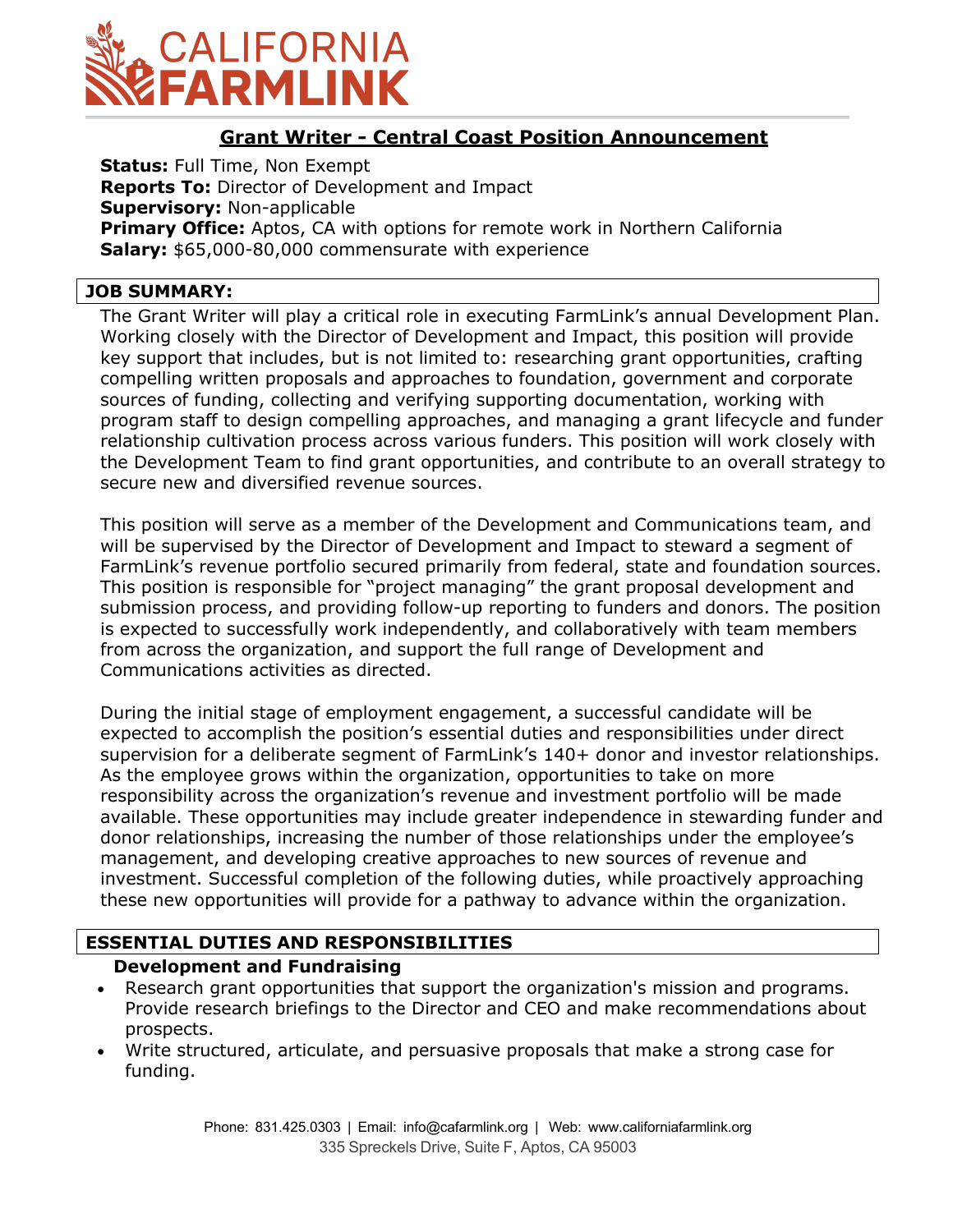

- Prepare successful and timely proposal requests (including supporting documentation) to private foundations, banks and federal and state programs.
- Collaborate with Finance and Operations to prepare grant proposal budgets, and present them as part of the proposal request.
- Maintain FarmLink's pipeline for all aspects of grant submission and reporting efforts with development and senior program staff.
- Maintain funder, donor and investor records to facilitate and track correspondence and stewardship activities in a "Moves Management" framework.
- Request relevant information, feedback, and staff support for grant proposals as needed.

## **Reporting and Accountability**

- Collaborate with the Data and Impact Manager to produce timely, accurate data across FarmLink's database to inform program reports and other communications needs.
- Collaborate with Program Managers for program updates on activities and outcomes to inform grant reports and other funder and investor communications.
- Produce clear, accurate reports for funders, government programs. Collaborate with Program leadership and other staff as necessary.
- Maintain FarmLink's grant reporting calendar to ensure reporting and other due diligence requirements are met in a timely manner.

# **POSITION REQUIREMENTS & CORE COMPETENCIES**

- Minimum 3+ years of relevant proposal writing or technical writing for fundraising and program development experience.
- Demonstrated experience in grant writing to produce successful proposals, and budgets, for projects or programs of \$100,000 minimum scope. Equivalent experience in successful project management can also be considered
- Proficiency with project management software, including Asana, and the Google and Microsoft Office software suite, with an emphasis in utilizing spreadsheets to present budget requests and interpret non profit financial statements.
- Experience using fundraising database software or Customer Relationship Management software. Experience utilizing Salesforce a plus.
- Ability to communicate technical subject matter through the written and spoken word to colleagues with tact, diplomacy and/or authority at all levels of the organization.
- Ability to handle multiple tasks and priorities, while meeting external deadlines.
- Ability to handle stressful situations with calmness and courtesy, while meeting deadlines.
- Demonstrated experience providing "solutions-oriented" problem-solving to execute project activities toward timely and successful completion. Project management experience highly preferred.
- Experience in the fields of agriculture, real estate, CDFI or small business lending, US Department of Agriculture (USDA) and Small Business Administration (SBA) programs, and/or community development finance experience a plus.
- Spanish-language fluency a plus, but not required.
- Minimum Associate Degree (B.S. a plus) or undergraduate degree in business or public administration, marketing, analytics, technology or related field, or the equivalent combination of education and work experience.